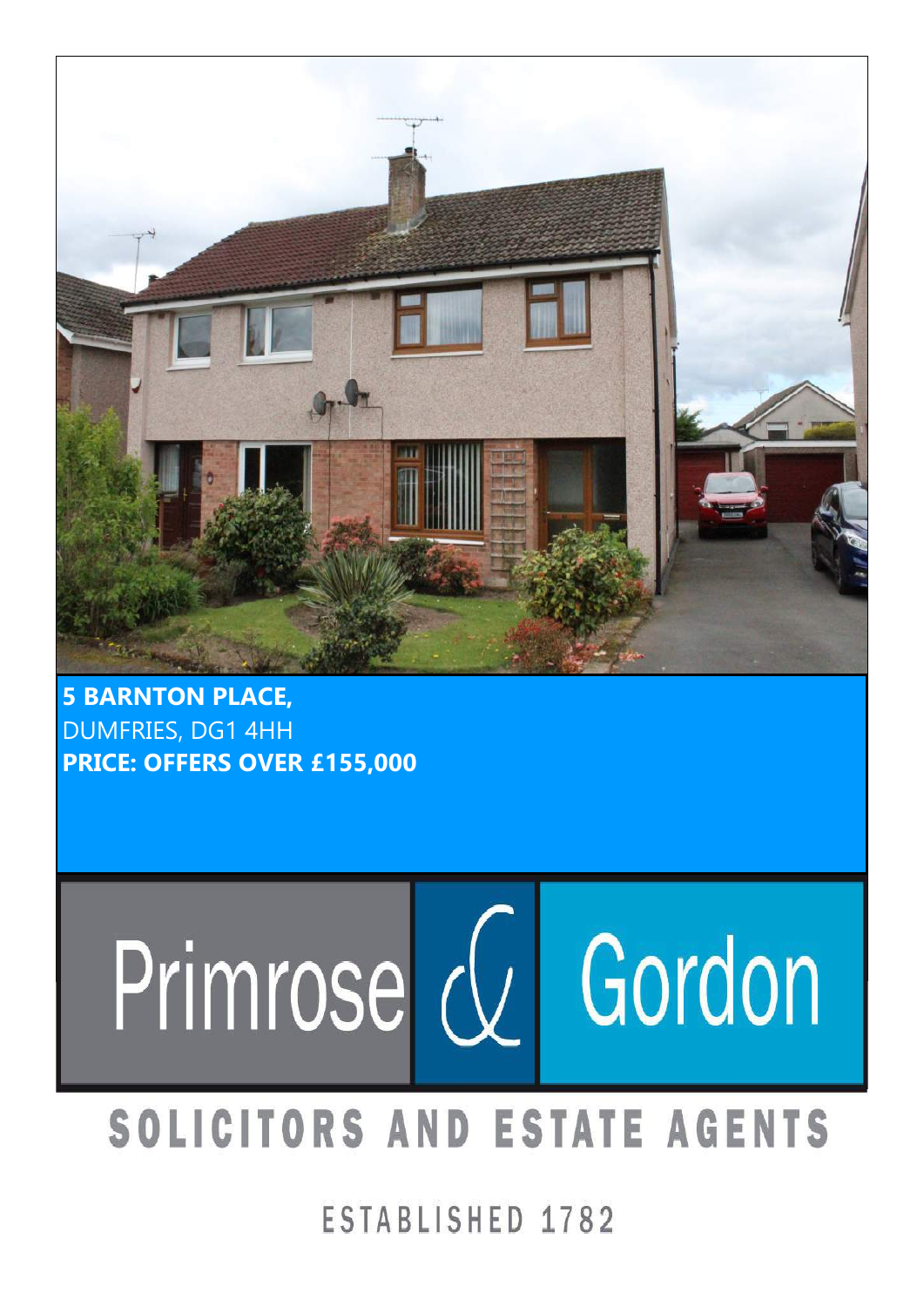

## Room dimensions (all approx.):

|           | Living Room $13'08''$ x $10'05''$ (4.17m x 3.18m) | Home Report—www.onesurvey.com                  |
|-----------|---------------------------------------------------|------------------------------------------------|
|           | Dining Room $11'05''$ x $8'07''$ (2.62m x 3.50m)  |                                                |
|           | Kitchen $7'09''$ x 11'05" (2.41m x 3.48m)         | $EPC = C$                                      |
|           | Sun Porch $6'07''$ x $7'03''$ (1.96m x 2.19m)     |                                                |
|           | Shower Room 5'11" x 6'03" (1.92m x 1.82m)         | Viewings are strictly by appointment           |
|           | Bedroom 1 $10'01''$ x 11'06" (3.08m x 3.52)       | only by telephoning the selling agents         |
| Bedroom 2 | $13'07''$ x 9'11" (4.16m x 3.05m)                 | on 01387 267316. These will be carried         |
| Bedroom 3 | $7'08''$ x 10'05" (2.34m x 3.20m)                 | out in line with current Covid-19 regulations. |
| Garage    | $9'02''$ x 16'10" (2.81m x 5.09m)                 |                                                |

# $EPC = C$

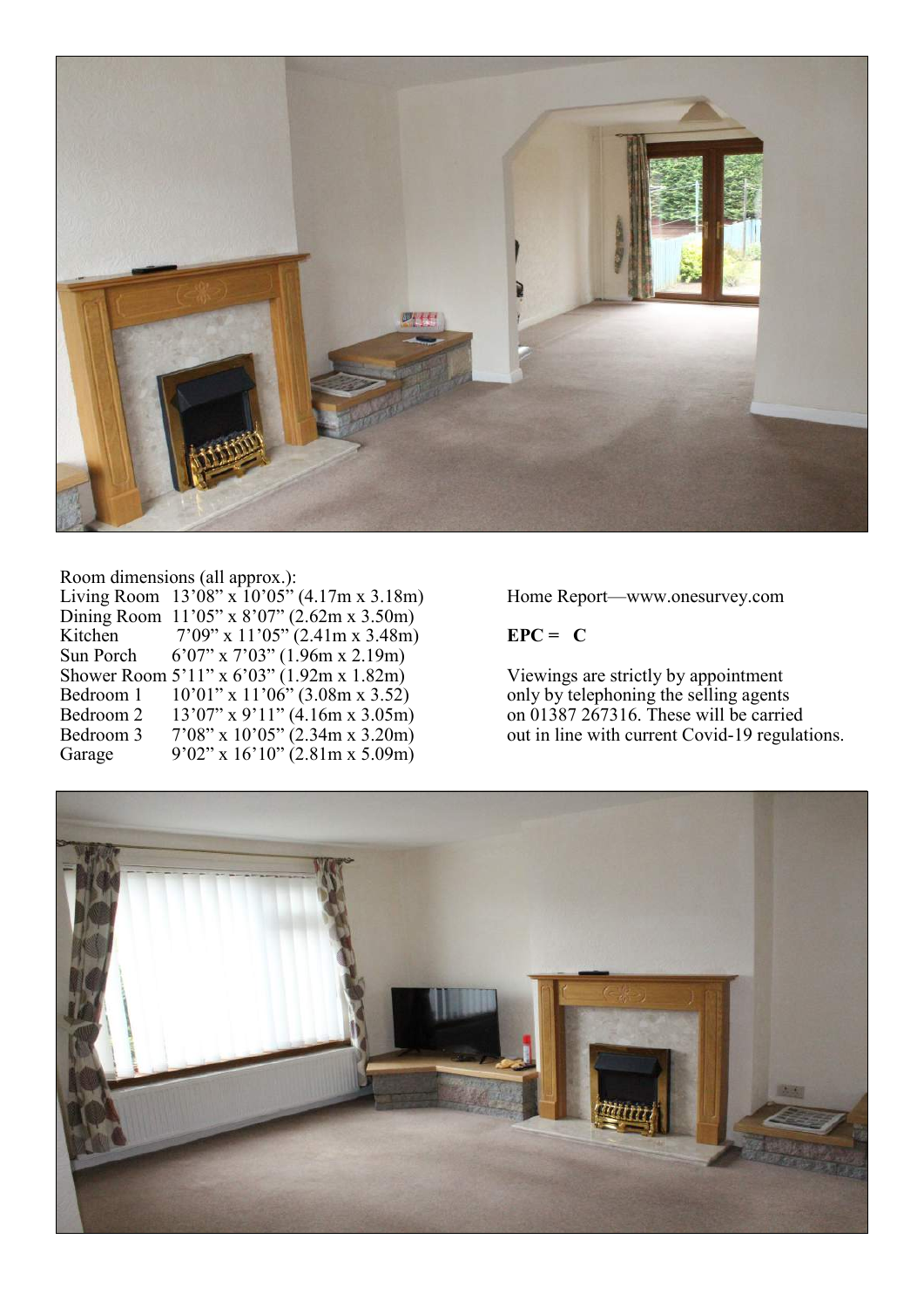Attractive and spacious semi-detached three bedroom house. The property offers spacious family living accommodation over two levels and is in good decorative order. Benefits from garden, garage, gas central heating and double glazing. The property is within walking distance of the local shops in Georgetown with shop, Post Office, library, Primary School, pharmacy and health centre. The property is situated on a main bus route to Dumfries town centre and beyond. The town of Dumfries itself offers a full range of amenities including supermarkets, DG1 Sports and Leisure Complex and traditional shops and also has good rail and bus networks.

The accommodation comprises: Entrance hallway, coat hooks, stairs to first floor and door to living room. Bright good-sized living room opening into dining room, window to front, gas fire with marble hearth, stone surround and wooden mantel, understairs cupboard housing electric and gas meters, patio door from dining room to the rear garden. Fitted kitchen with wall and base units and marble-effect worktops, stainless steel sink with mixer tap and left hand drainer, window to side, integrated fridge/freezer, integrated Indesit oven and four ring hob with extractor fan, Beko washing machine (included in the sale), part-tiled. Door to sun porch with windows overlooking the garden, and back door. Stairs to first floor with handrail and bannister, window to side, loft hatch and built-in shelved cupboard. Shower room with W.C., washhand basin and shower cubicle, full Respatex paneling and window to rear. Bedroom one is rear facing with window, built-in airing cupboard housing Worcester boiler. Further two bedrooms are front facing, one single and one double. Front garden is mostly laid to lawn with some plants and shrubs, driveway to garage which has power and lights. The rear garden is easily maintained, laid to lawn, patio areas and outside tap, along with plants and shrubs.



#### **SERVICES**

Mains water, electricity and drainage.

#### **OFFERS**

Must be made in standard written Scottish Legal form to the Selling Agents. Prospective purchasers are strongly advised to register their interest in writing please with the Selling Agents Messrs. Primrose & Gordon so as to be notified of any Closing Date that may be fixed.

#### CONSUMER PROTECTION FROM UNFAIR TRADING REGULATIONS 2008:-

These particulars have been carefully prepared and are believed to be accurate but they are not guaranteed and prospective purchasers will be deemed to have satisfied themselves on all aspects of the property when they make an offer. We the Selling Agents, have not tested any services or items included in the sale (electrical, solid fuel, water, drainage or otherwise) and make no representation, express or implied, as to their condition. All measurements are approximate and for guidance only. Photographs are purely illustrative and not indicative of (a) the extent of the property or (b) what is included in the sale. Measurements have been taken by a laser distance meter.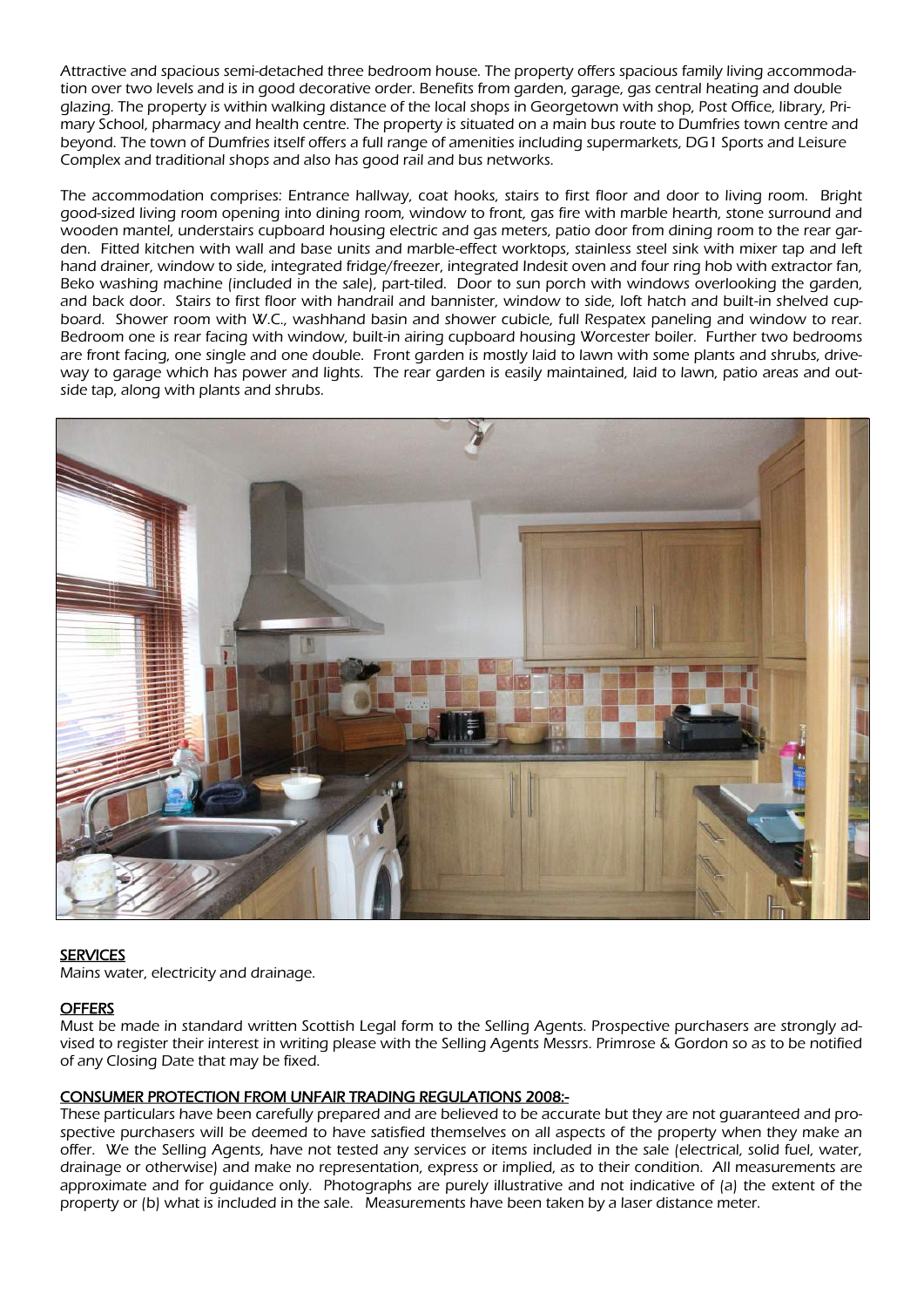



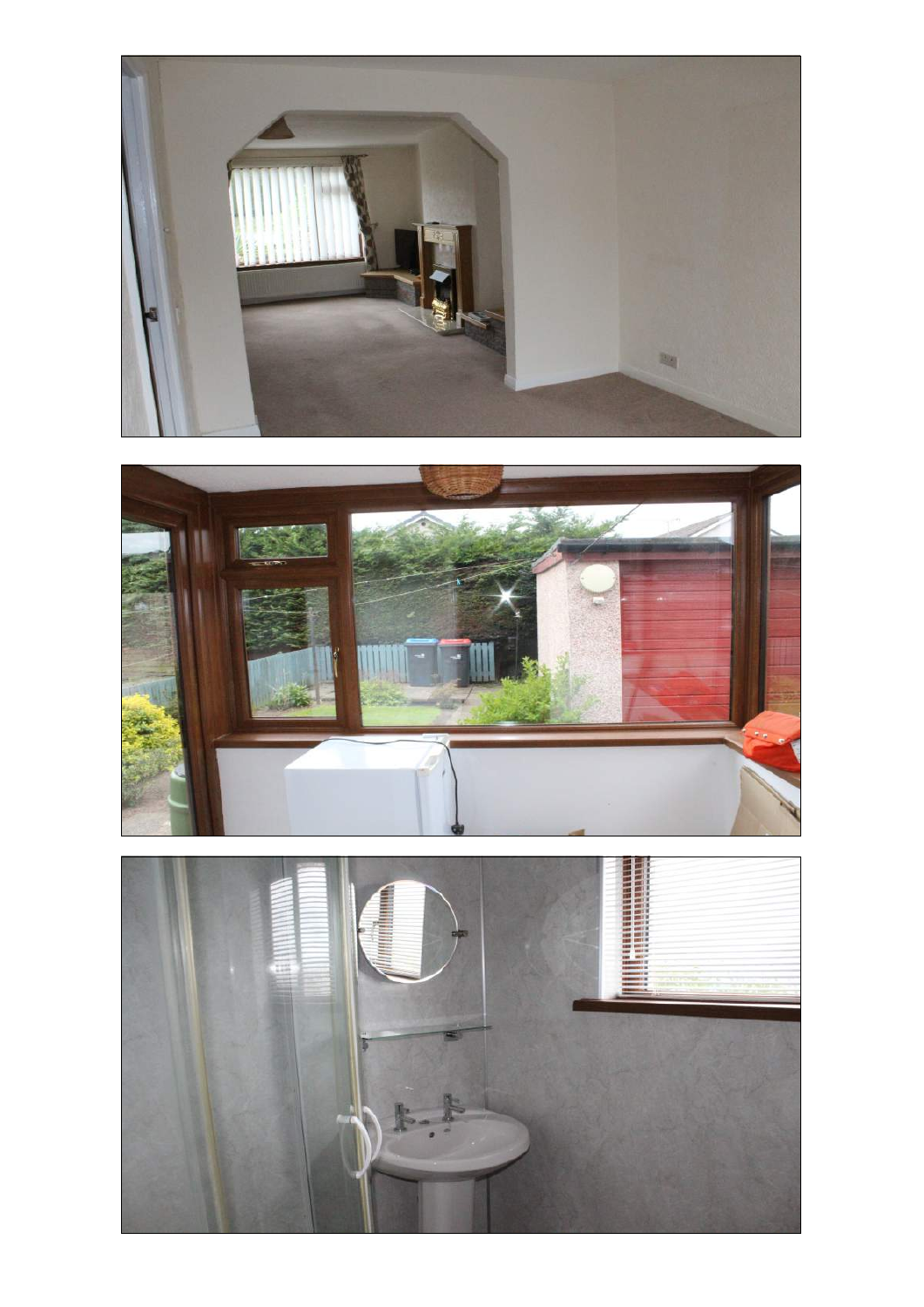



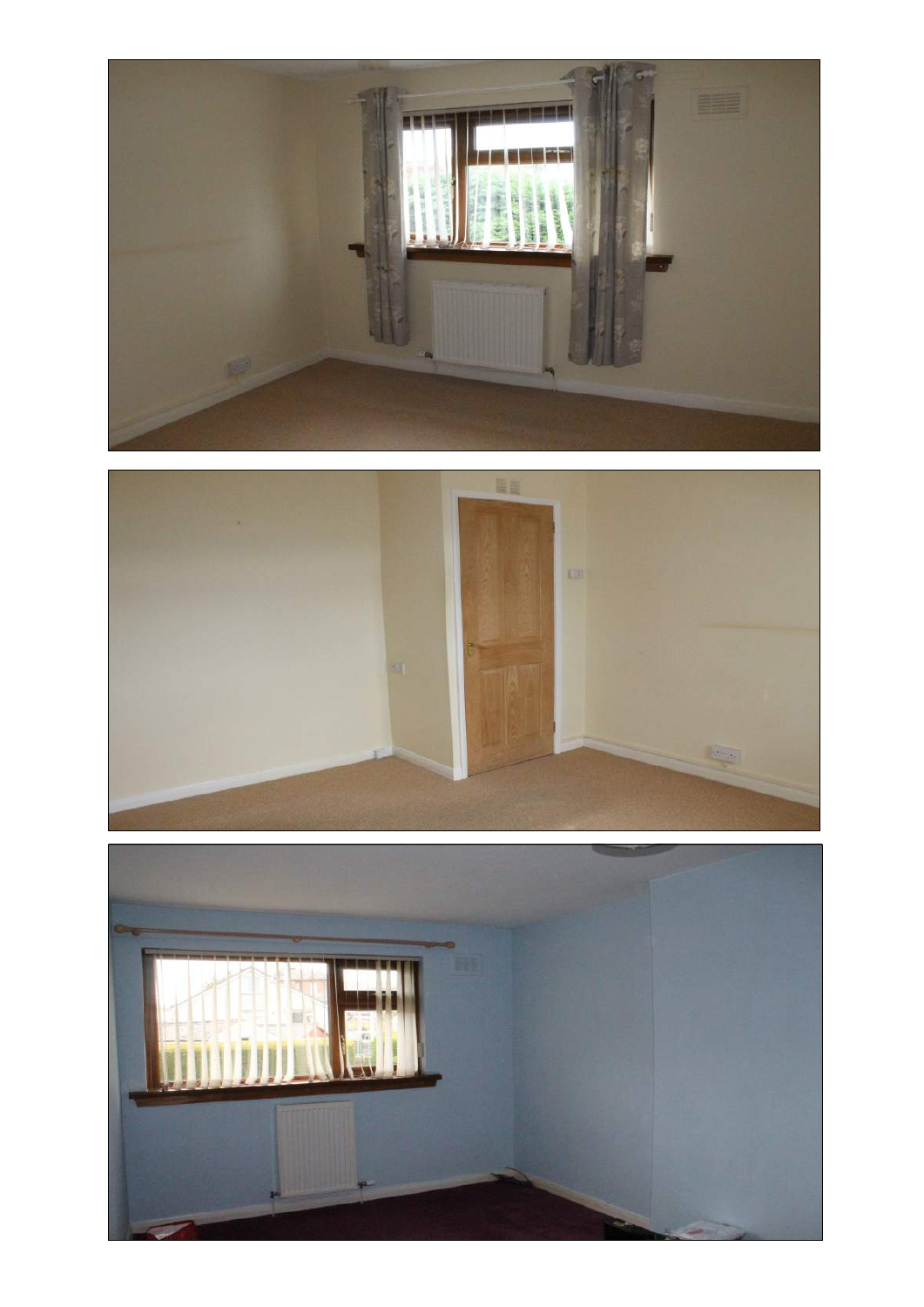